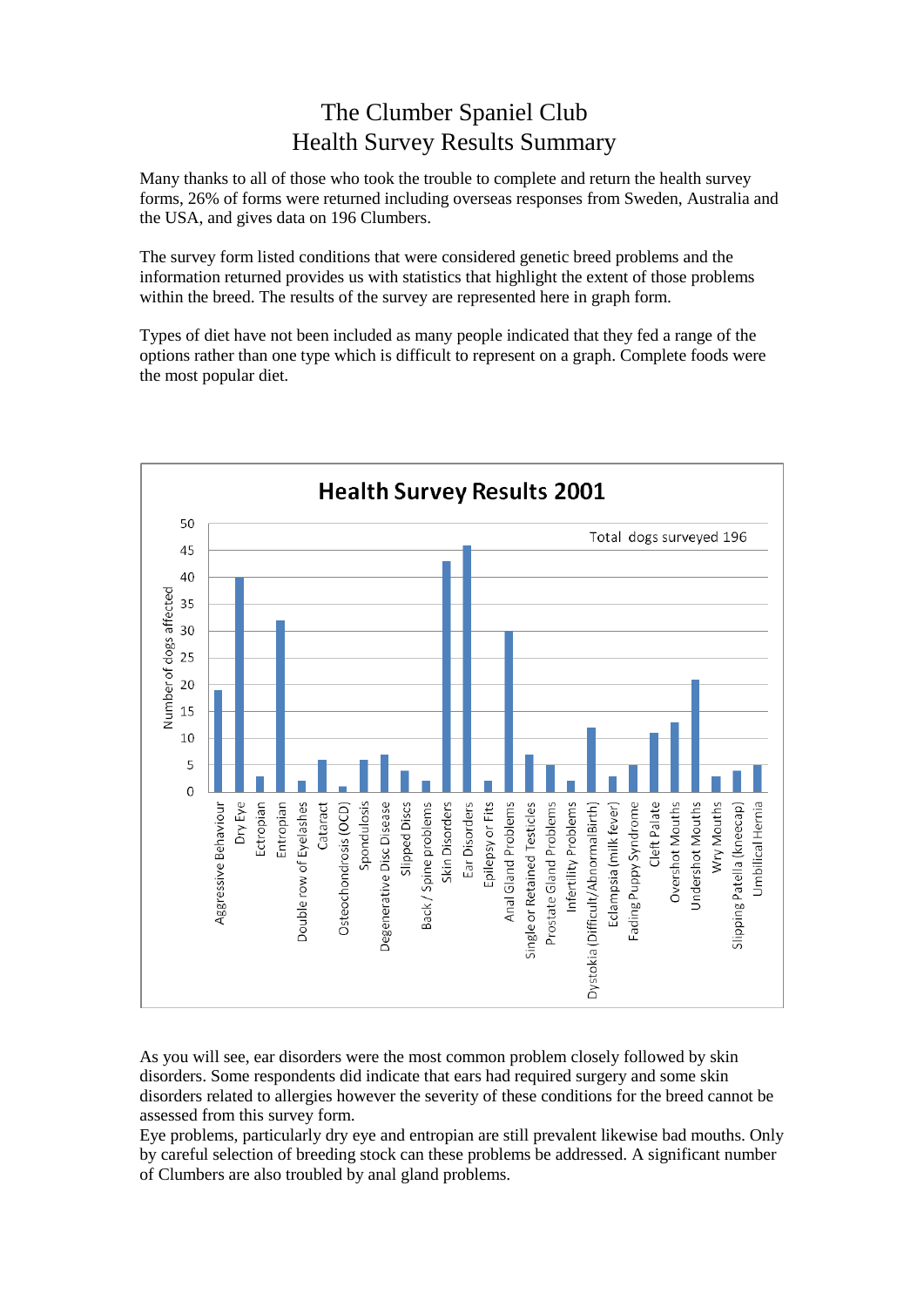

Hip Scores - Other Schemes.

| AVA / NZVA | $1 - 10$  | 3              |
|------------|-----------|----------------|
|            | $11 - 20$ | 3              |
|            | $31 - 40$ | 2              |
|            | $41 - 50$ | $\overline{2}$ |
|            | $51 - 60$ |                |
| Swedish    | $1 - 10$  |                |
| OFA USA    | Good      |                |
|            | Fair      |                |

36% of the Clumbers surveyed had been hip scored and the majority of these were in the lower score range. This prompted me to look at the breed hip scores ( it is 10 years since the KC started publishing these figures) to see if the survey results did represent an improvement in the breed. The current breed average of 42 is based on all the scores ever recorded. But using the scores for the last 10 years only, a breed average for that period calculates as 37. This would indicate that some progress is being made, however the full picture can only be seen when all Clumbers are hip scored – until then we only have a few pieces of the puzzle.

Spinal problems (degenerative disc disorders / slipped discs / spondulosis) also recorded a considerable number of cases. Collectively these amounted to 9·7% of the Clumbers surveyed. Is this a breed problem that has not been recognised in the past or are an increasing number of Clumbers being affected?

Disturbingly the same percentage of Clumbers  $(9.7%)$  were also recorded as displaying aggressive behaviour.

Interestingly only one respondent listed umbilical hernias, I could have doubled the number of cases had I thought to list my own Clumbers and I am sure that there are many more that